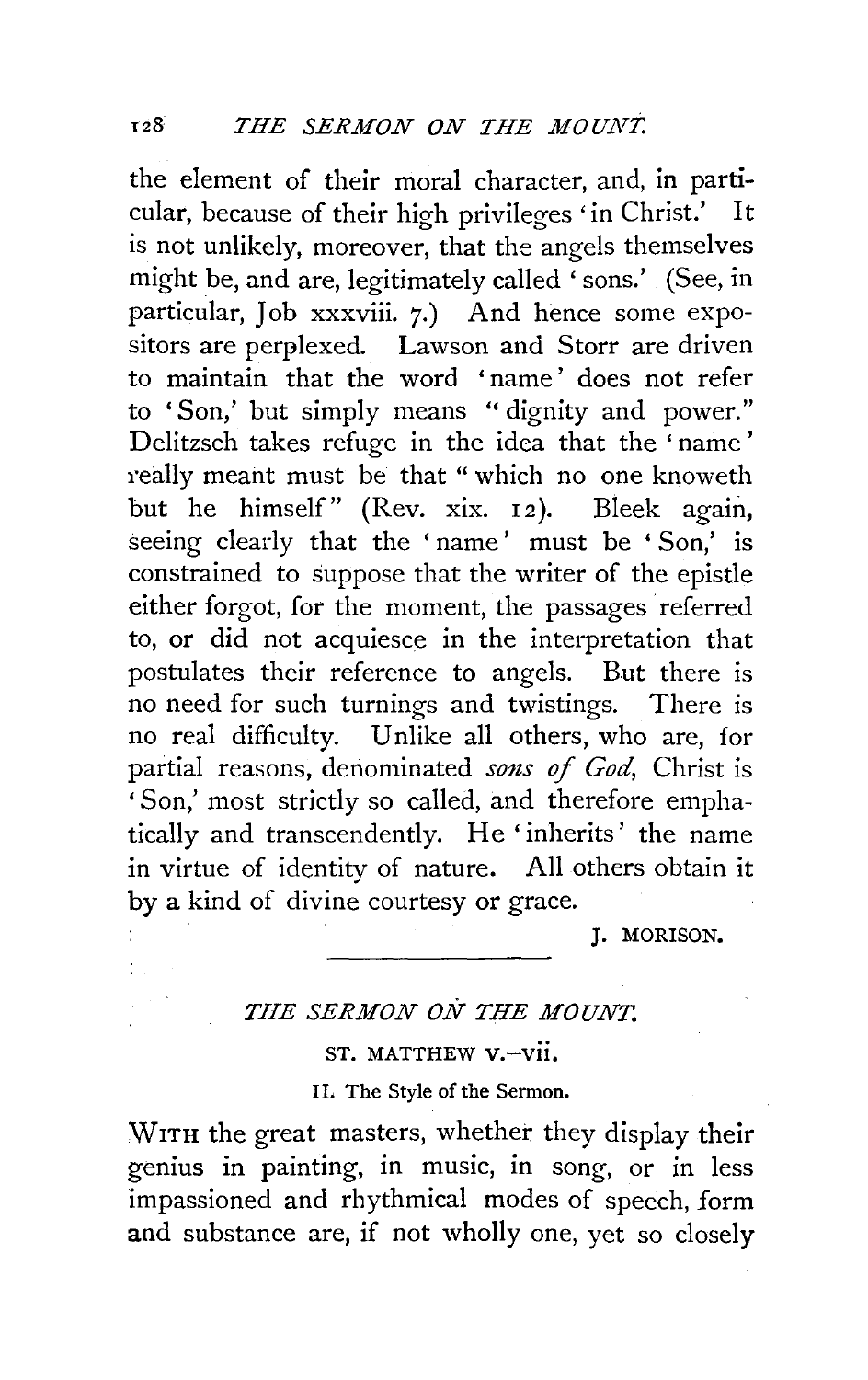connected that to touch the one is to impair the .other. The style in which they express their thought is so far part of their thought that, if you translate . their conception into other words or forms, it instantly and obviously becomes less perfect than it was. Not only does it lose a portion of its force and beauty, but often it loses the very quality in which its real force and beauty lay. It is the same, yet, 0 how different! It is the same thought, only in the sense in which Samson was the same man after he had been shorn of the locks that were at once his strength and his crown.

This vital and subtle inter-relation of style and substance, form and matter, which is characteristic .of all noble utterance and expression, we find, as we should expect to find it, in the Sermon on the Mount; insomuch that if we fix our attention on any one distinctive quality of its style, we become aware that the secret of its power lies, not simply in any peculiarity of outward form, but in the vital substance which stirs beneath it and within it; not in the body which it has assumed, though this too is part and parcel of its very being, but in the spirit which quickens it, and breathes through it, and gives out the intluence by which we are moved. Great thoughts were never expressed in simpler words; yet, somehow, the words not only live, but give life : they have raised and cleansed the whole tone of human society : to use Job's figure, they have taken hold of the corners of the earth, and have shaken much of the ancient wickedness out of it.

The most pronounced characteristics of the style of this Sermon are, perhaps; these three: it is *authori-.*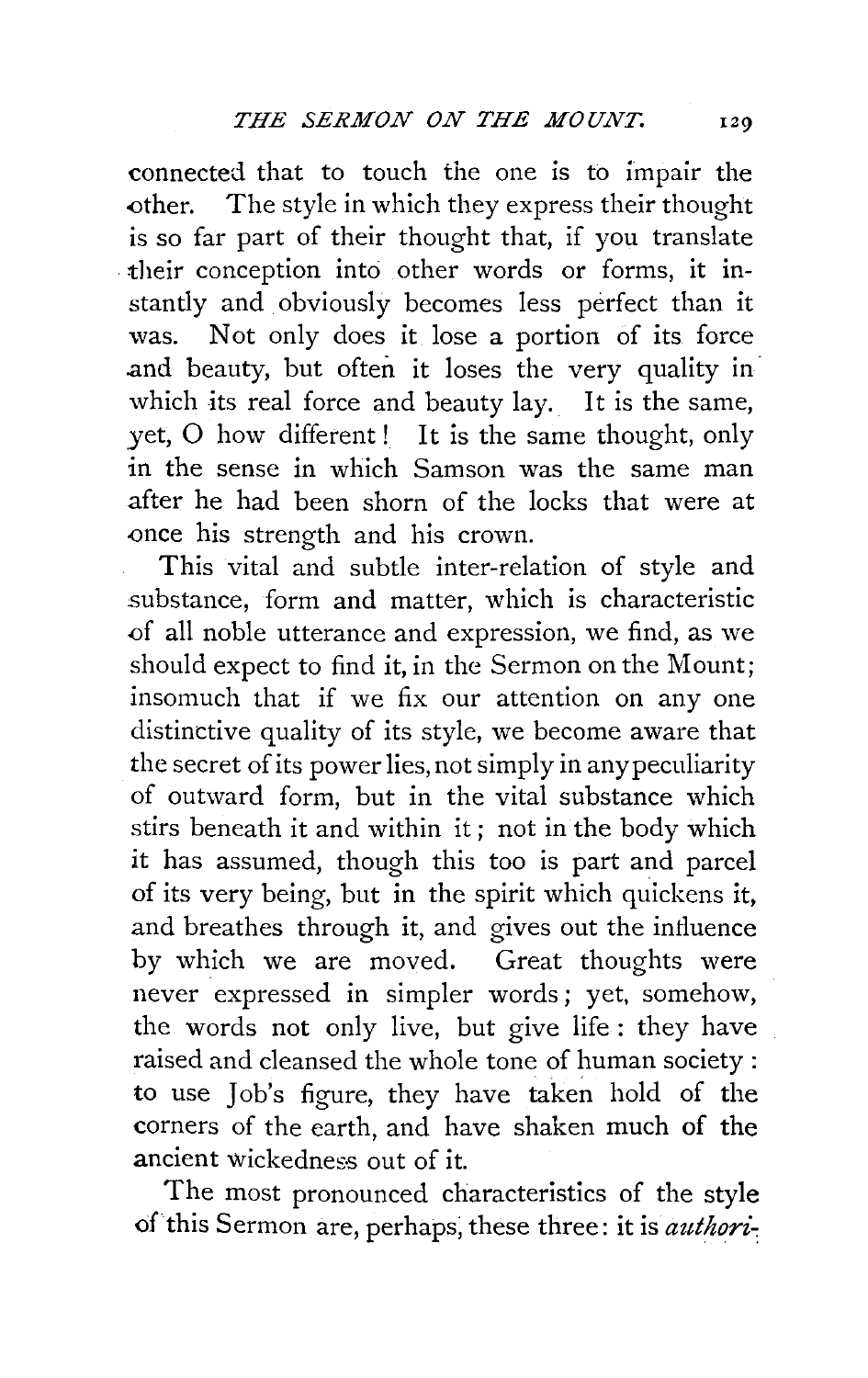*tative;* it is *paradoxical;* it is *original.* What most struck those who heard it was that Jesus spake "as one having authority, and not as the Scribes." What most strikes us, as we study it, is its paradoxes-the proverbs in it which (apparently) enjoin impossible duties, duties which Christ Himself did not discharge, which no sane man would think of discharging, lest the world should be given over to the tyranny of the base and the wicked. And what has most struck the world at large is the originality of the Discourse, its utter unlikeness to anything uttered before or since; its immense, almost infinite, superiority to aught that has fallen even from the wisest  $lips.$ <sup>1</sup> But each of these distinctive qualities is a quality not of the style only, but also of the substance of the Discourse ; as we speak of them, we shall be compelled to pass through the form of the Sermon to the thoughts that burn in it and breathe.

( r.) *The Style is Authoritative.-"* It came to pass when Jesus had ended these sayings the people were astonished at his teaching; for he taught *as one having authority,* and not as the Scribes." But it was not merely the manner of his teaching-though that, no doubt, was very grave and sweet-which conveyed this impression of authority to the listening

<sup>1</sup> "Whatever else may be taken away from us by rational criticism, Christ is still left,-a *unique figure*, not more unlike all his precursors *than all his followers,* even those who had the direct benefit of his personal teaching.  $\ldots$ . About the life and sayings of Jesus there is *a stamp* of *personal originality,* combined with profundity of insight which, if we abandon the idle expectation of finding scientific precision where something very different was aimed at, must place the Prophet of Nazareth, even in the thoughts of those who have no belief in his inspiration, in the very first rank of the men of sublime genius of whom our species can boast." — *John Stuart Mill*, "*Essays on Religion*,"<br>p. 264.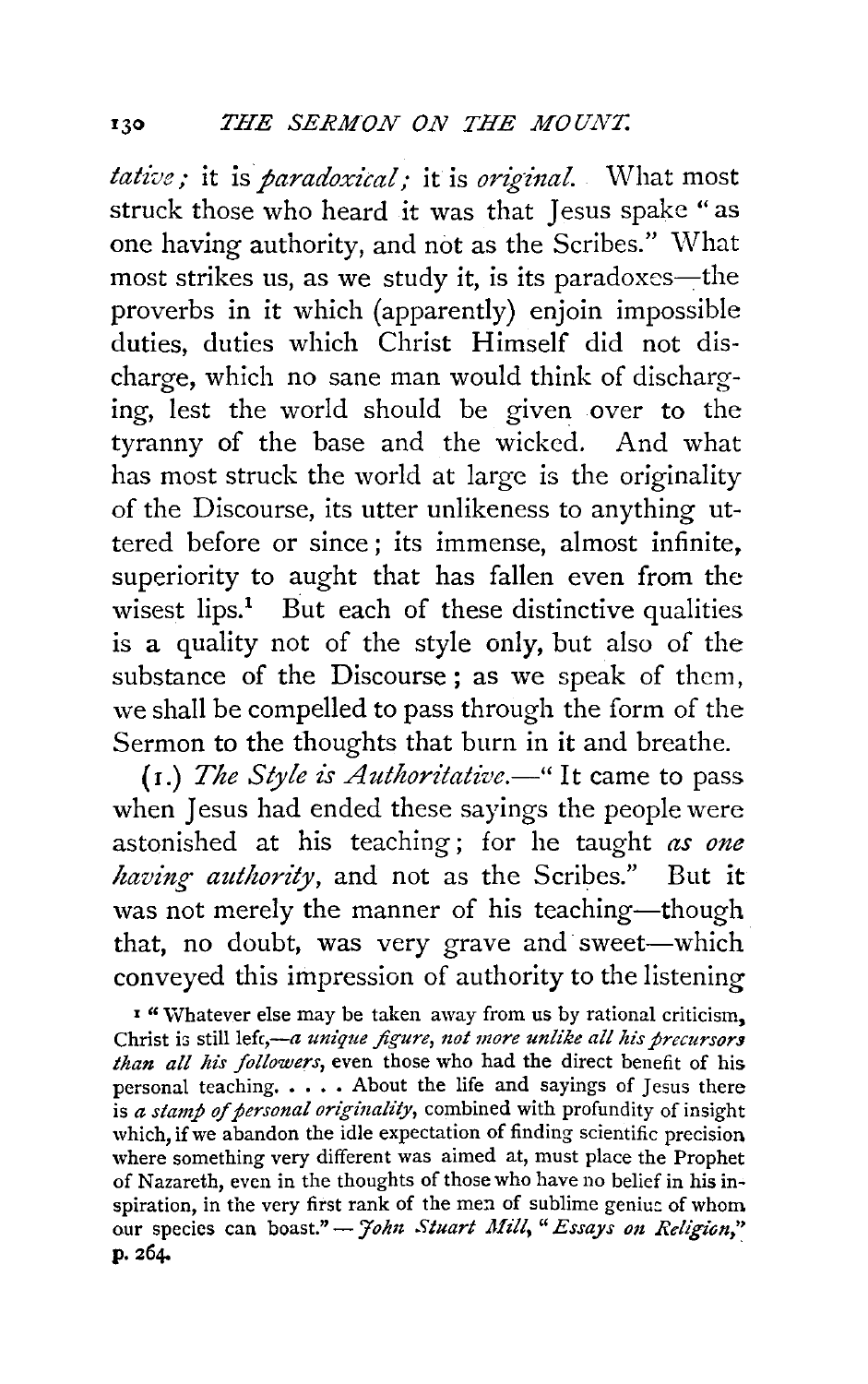multitude, but the truths He taught : it was more what He said than how He said it, as we may infer from the contrast which the people saw between his teaching and that of the Scribes. True, He spoke in his own name, while they spoke in the names of other and greater men than themselves: they were commentators; He gave a text for commentators. True, too, that they were cold and austere in manner, while He was genial and sympathetic. So that there was a marked difference between his style and theirs. But the great difference was in the teaching itself, in its substance. The Scribes were for ever pottering over their musty parchments, repeating and elucidating dead men's thoughts, citing ancient precedents, seeking to stereotype old ways of thought and conduct, and to crush down whatever was fresh and vigorous with the power of a new and generous life. Above all, they were for ever seeking to enforce an outward law, a law which they read in the letter and not in the spirit, a law which they interpreted, by their own prejudices, for their own aggrandizement. One can well understand therefore that the multitude, oppressed and bound their whole life long by legal enactment and traditional comment. feeling as though the very air were choked with the dust of the past, would listen with delighted astonishment to the words of a Teacher who disdained the technicalities of the Schools, in whose mind even the most familiar truths took forms that were natural and fresh and vital, who spoke of God as a loving Father rather than as an austere and exacting Taskmaster, declared the kingdom of heaven to be among them and within them, and affirmed the truth to be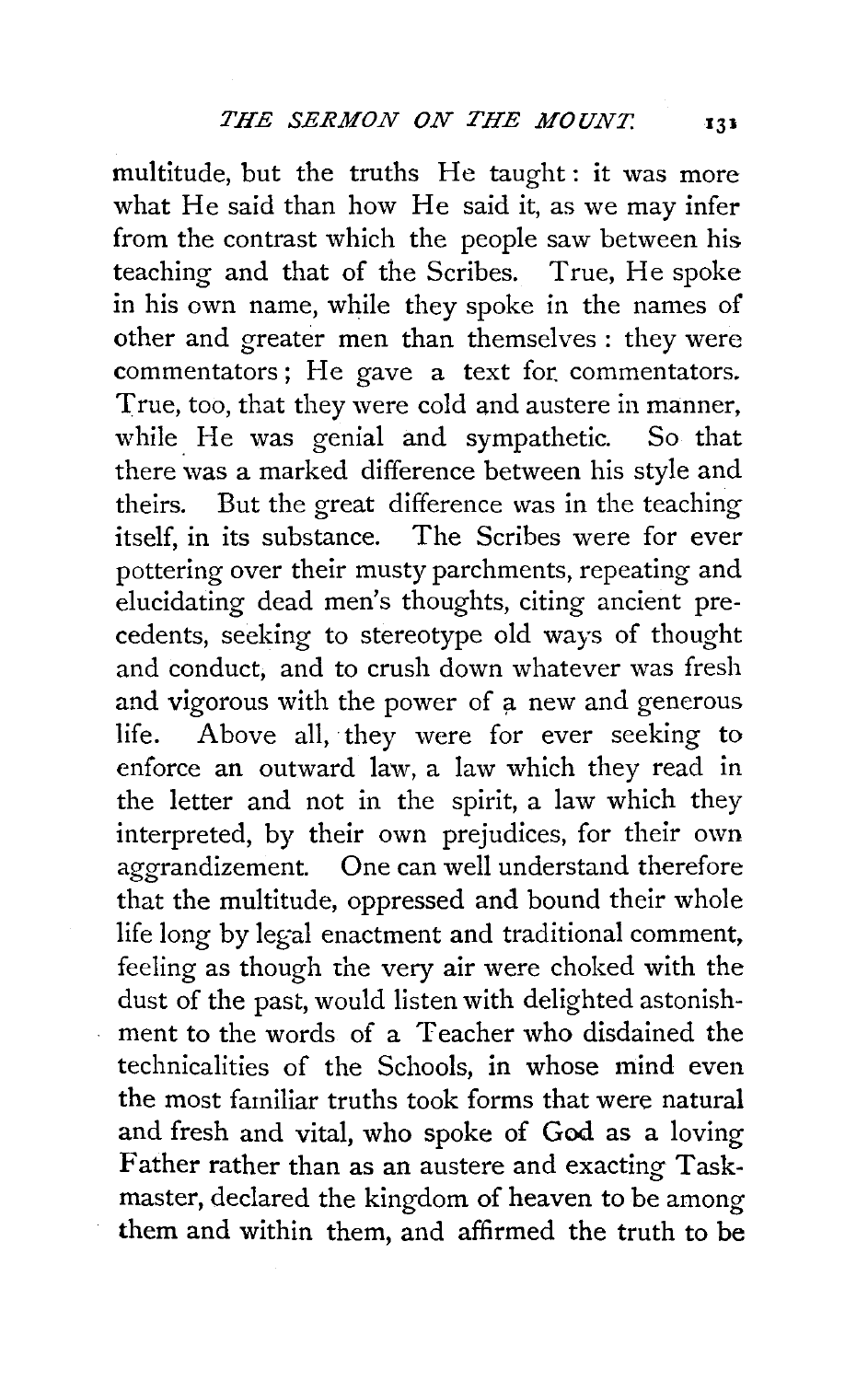even more fully present with them than it had been with their fathers. Instead of quoting ancient parchments and appealing to musty precedents, the Lord Jesus pointed them to the flowers that grew in the grass and the birds which flew above their heads, to the bounties of Providence new every morning and the good thoughts and kindly affections which<br>stirred within their own breasts. Instead of seeking stirred within their own breasts. to impose an outward law on reluctant necks, He bade them follow the impulses of an inward life. In place of fettering them with rules and maxims, He taught them great simple principles of action and left them to apply them for themselves. For letter, He gave them spirit; for form, life ; instead of bidding them defer to authority, He bade them of themselves judge that which is right,—appealing from the outward to the inward, from the past to the present, from rules to principles, from synagogues and courts to the living consciousness of men. If his style was new in its simplicity, its geniality, its freedom from scholastic terms and technicalities, much more was the substance of his teaching new,—new in its freedom, in its power, in its recognition of a present and living Fountain of truth, in its appeal to the moral instincts and intuitions, in its preference of the inward over the outward, of the heart over the appearance, of a willing obedience to a reluctant conformity to commands.

( 2.) But if those who heard this Sermon were most sensible of **the** tone of living power and authority with which Christ spoke, of his vivid stimulating appeal to the authorities of the conscience and the heart, what most strikes, and most perplexes, us as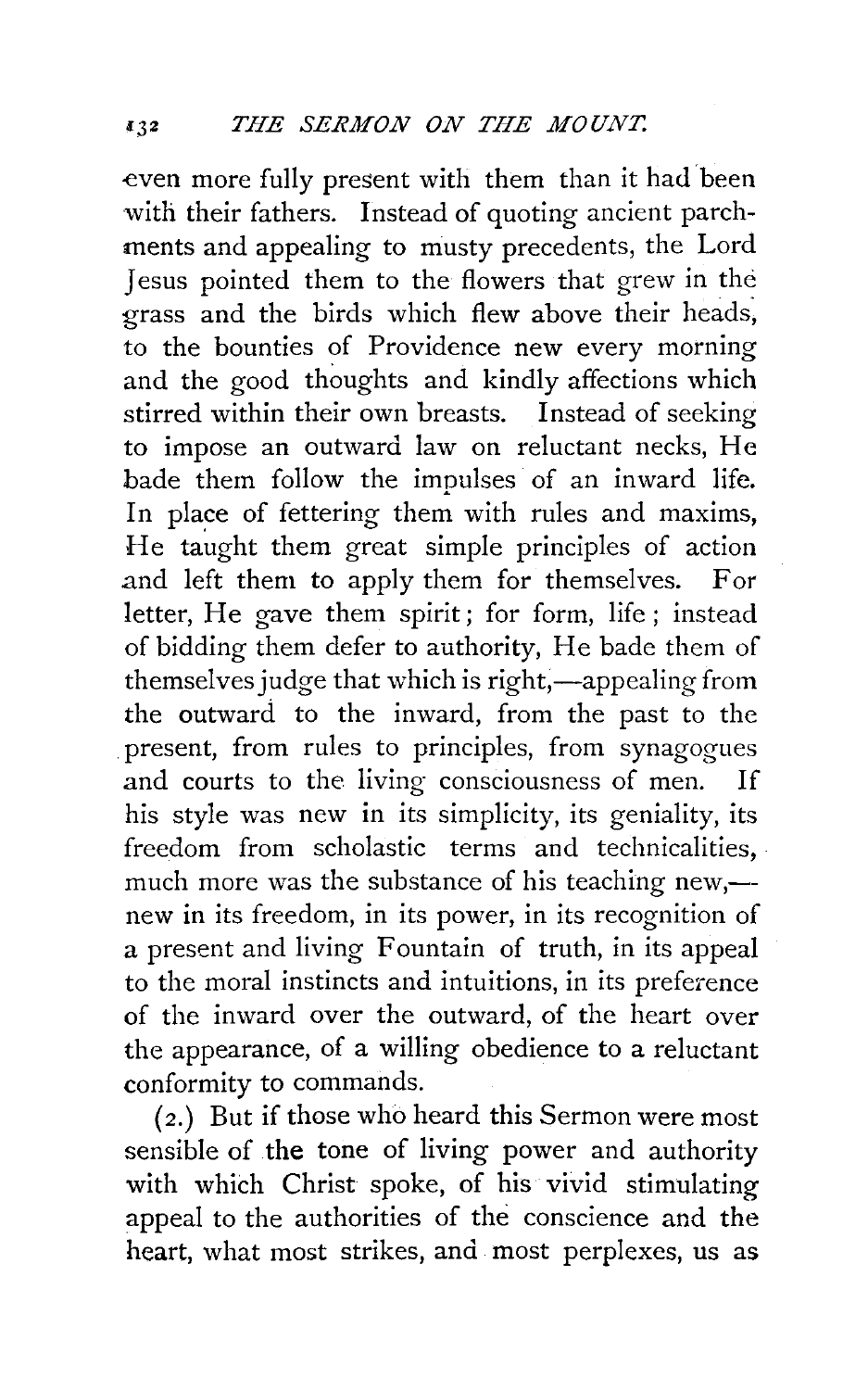we study it, is the paradoxes with which it abounds, the proverbial injunctions which appear to contradict not only our own deepest convictions of what is true and right, but also the very example of Christ Himself and of those who had most of his spirit. Nothing in the Sermon, nothing perhaps in the whole New Testament, has more puzzled and "offended" men than such injunctions as these·: "Swear not at all: Resist not evil, but whosoever shall smite thee on thy right cheek, turn to him the other also : If any man sue thee at the law, and take away thy coat, let him have thy cloak also; and whosoever shall impress thee to go a mile, go with. him twain: Give to him that asketh of thee, and from him that would borrow of thee turn not thou. away." As we consider these words, and such as these, we are tempted-and surely it is no impious. motive which tempts us-to say: "These are immoral maxims. Christ Himself did not observe them ; we cannot observe them without subverting the social order and yielding the world to thetyranny of the violent, the rapacious, the unjust. Hewho here says, 'Swear not at all,' often took an. oath upon his lips. When He was smitten on the one cheek,<sup>1</sup> He did not turn the other to the smiter. but firmly though gently rebuked him. And how could we submit to every exaction which the fraudulent or the strong would impose upon us, and give to all who ask of us, and lend to all who would borrow, without at once bringing misery and ruin on ourselves and pandering to the evil lusts of our neighbours ? "

i John xviii. 23.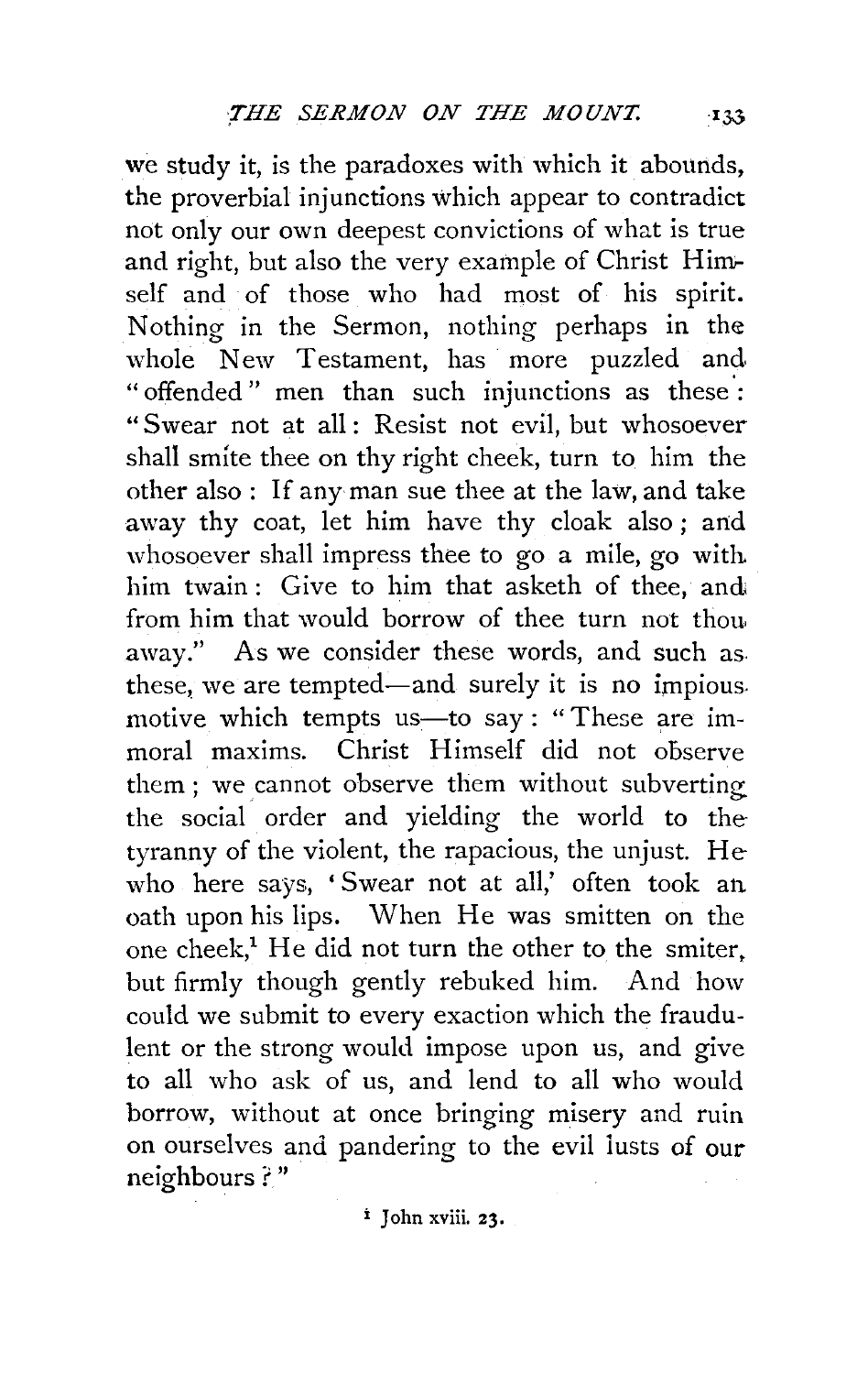The objection is a grave one, and needs to be thoroughly answered ; for not only is it urged· by those who doubt and by those who reject the Christian Faith : it is also felt, and felt painfully, by many who accept that Faith and cling to it. Many a. good man has risen from the study of these maxims with a weary brain and a troubled heart, quite sure perhaps that there was a Divine meaning in them, but equally sure that it was utterly beyond his reach.

Now it is not a sufficient reply to this grave objection, although it is a reply with which many are content, to say: "Were *all* men to act on these maxims, as one day all men will, there would be no difficulty, since none would then be covetous or un just." That is true, doubtless : and, doubtless, our Lord contemplated a time when the whole world would be ruled by the law of love. *But we are not to wait till then before we act on that law.* We are to act on it at once, while there is much that is evil both in our own hearts and in the world around us ; and how, while evil is still so strong, can we pru- $\cdot$ dently act on such maxims as these? nay, how can we act on them without injuring the neighbours we are bound to serve, by giving scope to their worst and basest passions ?

The true answer to the objection I take to be this : $-T$ hat our Lord is not here giving us maxims to which we are to render a literal obedience, but is rather giving us principles which we are to apply with discretion; and that He states these principles *paradoxically precisely in order that we may not degrade them into mere maxz'nzs a11d 1'ttles.*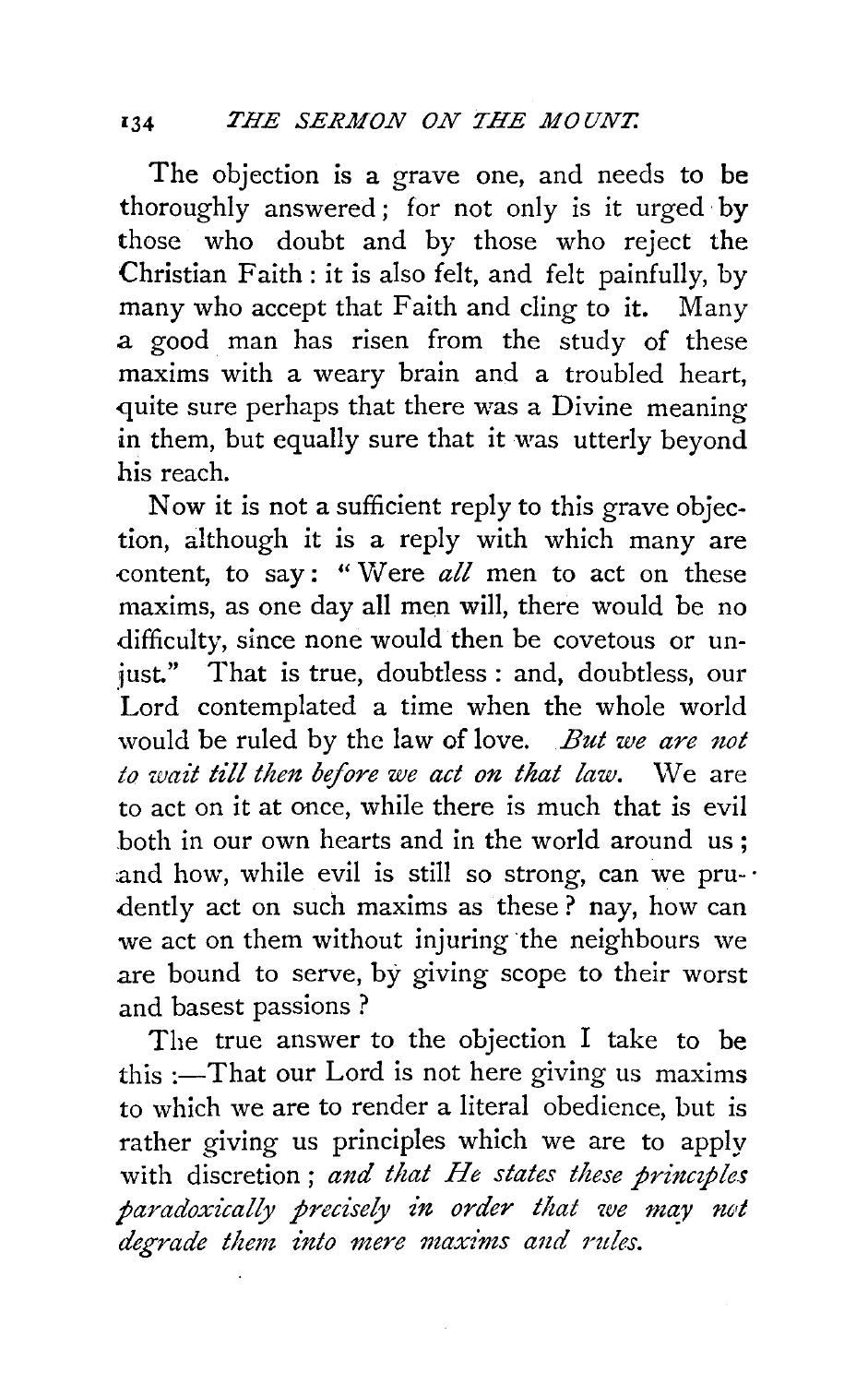The conditions of human life are so complex and subtle that it is simply impossible to lay down maxims, or rules of conduct, binding on all men under all circumstances, the invariable obedience of which will not be attended with the grossest injustice. Laws, for example, legal maxims and rules which are only intended to guard legal rights, are often inequitable in their operation, however impartially they may be administered ; and therefore it is that we are more and more giving a large discretion to our judges in order that they may attemper the administration of the law with equity-in order, *i. e.*, that they may not apply an inelastic and inexorable rule to every man's case, but may so vary the application of it as to make due allowance for differences of condition and motive. " One law for rich and poor" used to be a cherished maxim, a popular demand *:*  it is still, strange to say, a popular demand with the very class to which the concession of it would be most injurious. For what can be more radically unjust than that there should be one and the same law for poor and rich ? The expense of setting the law in operation might be nothing to the rich man, while to the poor man it might be so formidable as that, rather than incur it, he would put up with a serious loss or wrong. The fine, which a rich man would hardly feel, might be ruinous to a *poor* man ; and, on the other hand, the penalty which a poor man might suffer without much hardship or damage, might involve loss of status, or health, or good name to a man more delicately reared and of a higher social grade.

But if legal maxims and rules are thus unequal in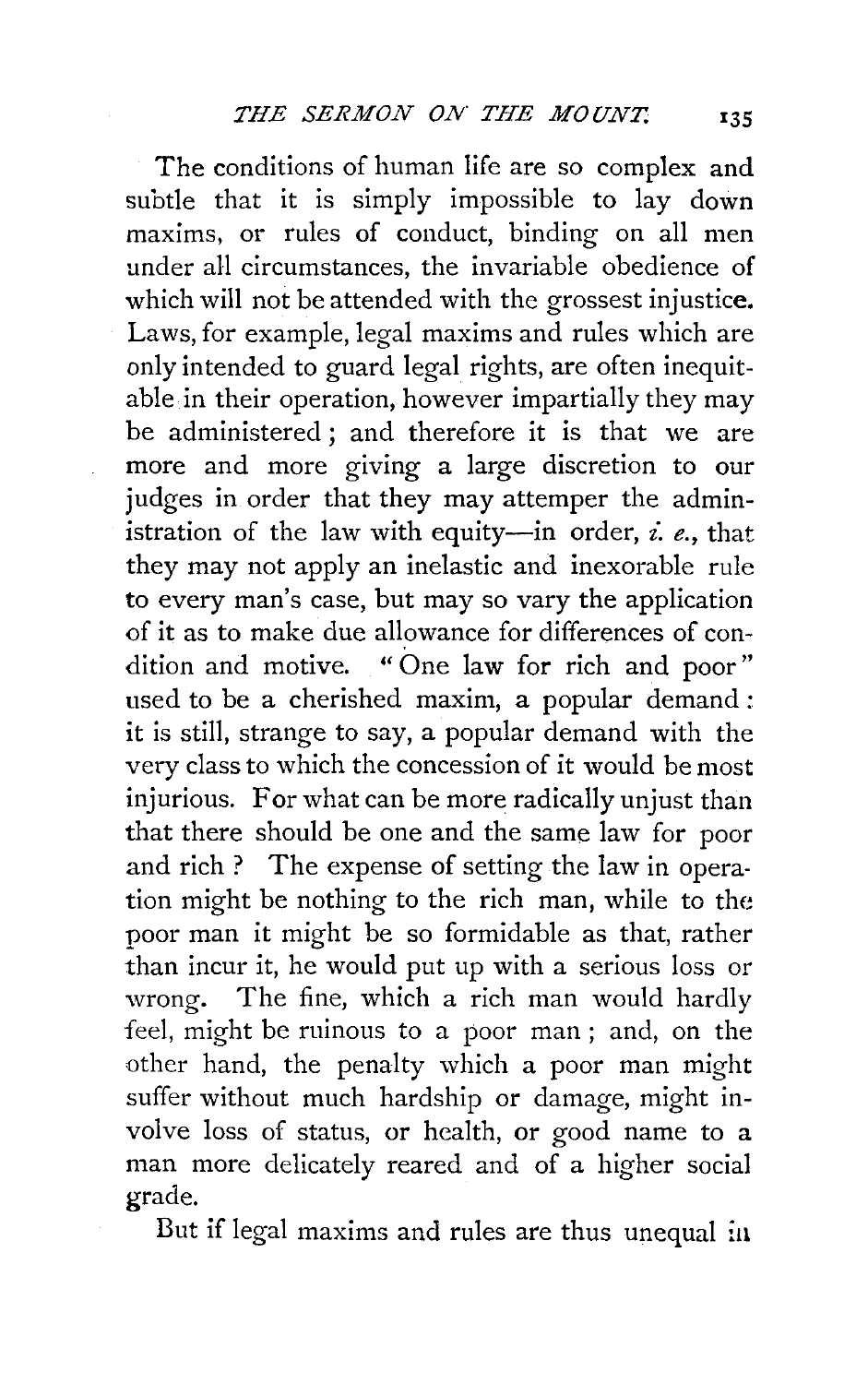their pressure, how much more unequal would moral · rules be, rules that should affect to define the exact moral right-what every man should do in this case or that ? We vary so in character, in position, in· culture, in means, and the conditions under which we act are so complex and differ and combine so. strangely, that it is impossible to lay down any invariable rule on how a wrong should be met, for instance, or on how much we should give to those who ask of us, or how much and how often we should lend to those who would borrow of us. What we want, what alone will truly help us, is not an inflexible rule, but a large general principle capable of being variously applied, applied reasonably and with. discretion, to the different circumstances and exigencies in which we are placed. · *Principles* may be just all round, if they are wisely acted on; but definite inelastic rules must be unjust, however fairly applied,. simply because they leave no scope for judgment, because they will not stretch and vary till they answer to every man's need. That we should cherish. a meek and forgiving spirit, and that we should cherish a generous and helpful spirit, are principles,. and are therefore capable of the widest and most varied application ; and both these principles Christ lays down: but any conceivable rule about what offences should be forgiven and what not forgiven, or in what forms we ought to help our neighbours. and in what we ought not to help them, must inevitably work unjustly, simply because it was a rule, because, *i.e.,* it was precise, rigid, invariable. Hence it is that Christ gives us principles, not rules; and hence too it was that the great Apostle was im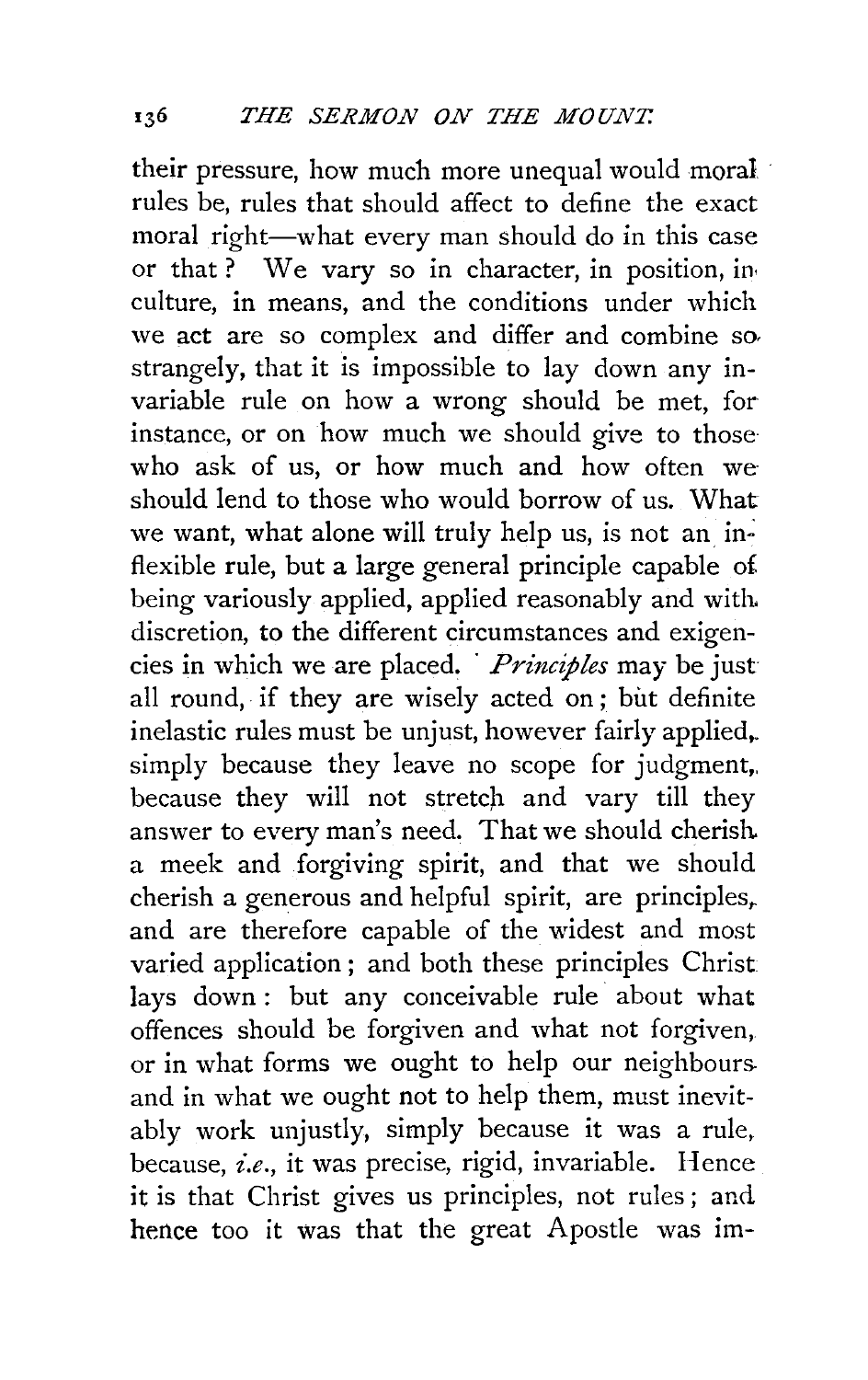patient of rules until he could get down to the principles on which they were based.

And yet, partial and unjust as rules are, and must be, in their operation, all history proves that the vast majority of men prefer them to principles. Principles tax thought; they involve responsibility; and, for the most part, men hate the labour of thought and shrink from the burden of responsibility. They would rather have a definite maxim, which points out with precision what they are or are not to do, than be compelled to pause and reflect how a principle impinges on the course of action they propose to take. So marked and strong is this preference that, throughout the whole history of the Church, we see them degrading the broad principles taught by Christ into petty and binding maxims, $$ laying down rules of worship, for example, which reduce it to a mere ritualism, or laying down rules about what may or may not be done on Sundays, instead of gratefully accepting the principle, " The Sabbath was made for man, and not man for the Sabbath;" or defining by law their duties to their neighbours instead of acting on what should be called " the golden *principle"* rather than " the golden  $rule$ ," $-$  "All things whatsoever ye would that men should do to you, do ye even so to them."

How, then, was the Great Teacher so to cast his principles as that they should at once seize on the popular imagination, and at the same time refuse to be ground down into mere maxims and rules? He could only secure these ends, I apprehend, by adopting the method which all the great master\_s *oi*  '"JL 10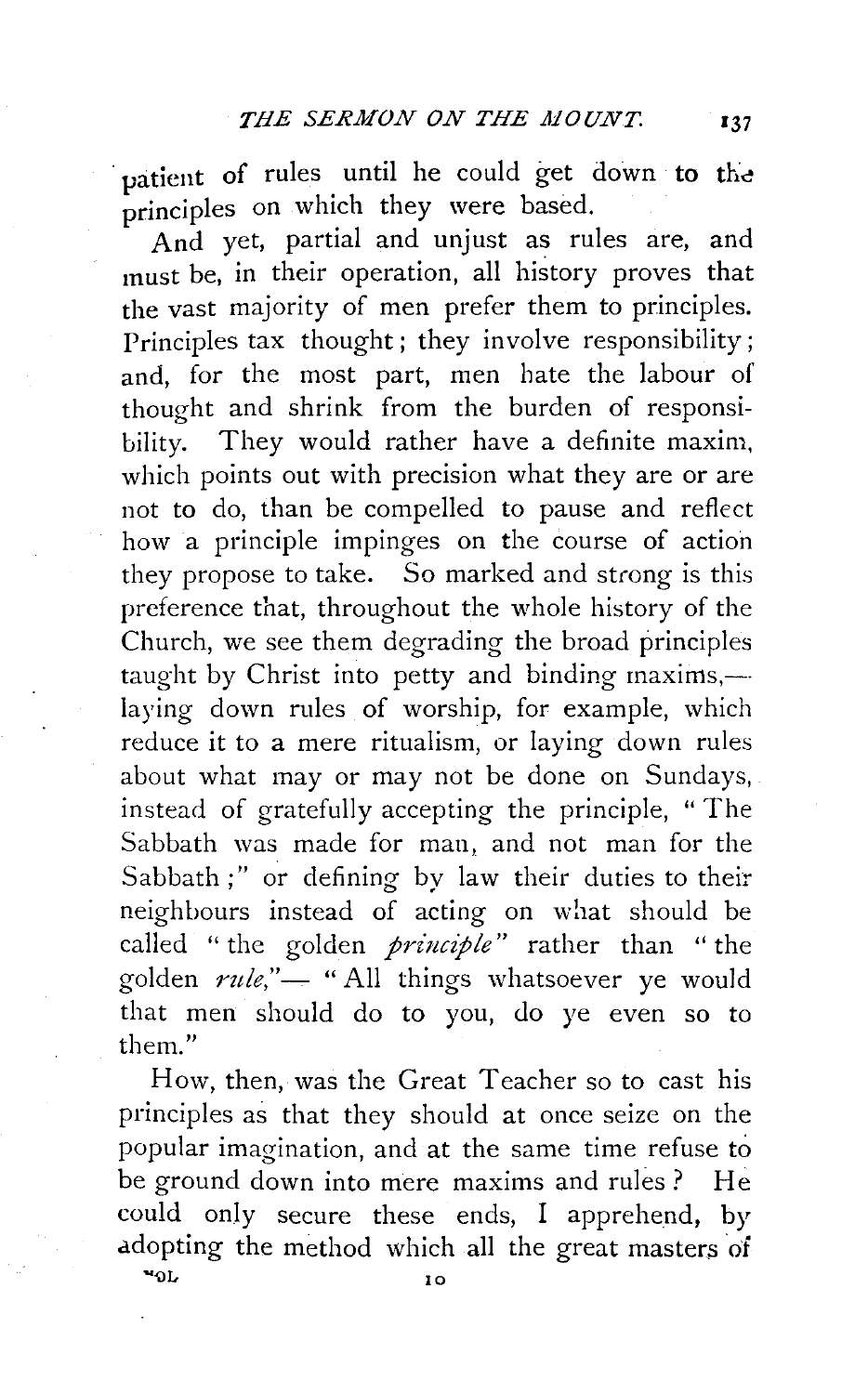human wisdom have freely used; viz., by casting his principles in proverbial and paradoxical forms. Whatever else it may become, *a rule that will not work can never become an accepted rule of human conduct.* When Jesus said, " Swear not at all," although He Himself did not scruple to use an oath; when He bade men, smitten on the one cheek, turn the other also, although He did not do it Himself, He could not fail to awaken attention and surprise. When He threw principles into the form of rules obedience to which was and is impossible, it is **at** least certain that they would never be adopted *as rules.* Such paradoxes as these were sure to excite thought and prolonged reflection. Men would be, as indeed we see that they are, compelled to consider them, to ask what they mean, *i. e.*, what is the principle that underlies them. And when once they were set thinking, there was no great difficulty in reaching his meaning, if at least they were reasonable, and really wished to find a principle on which they could act. When He who, for the confirmation of our faith, often took an oath, said, "Swear not at all," we may easily see that what He meant was, " Do not you Jews employ the evasive and deceptive oaths common on your lips and allowed by the Scribes: do not swear by heaven, or by earth, or by Jerusalem, or by your heads, supposing that, because you do not mention the name of God, your oath is not binding; it is binding; for you do virtually swear by God, since heaven is his throne and the earth his footstool, since Jerusalem is the city of the great King, and only He can so much as make a single hair of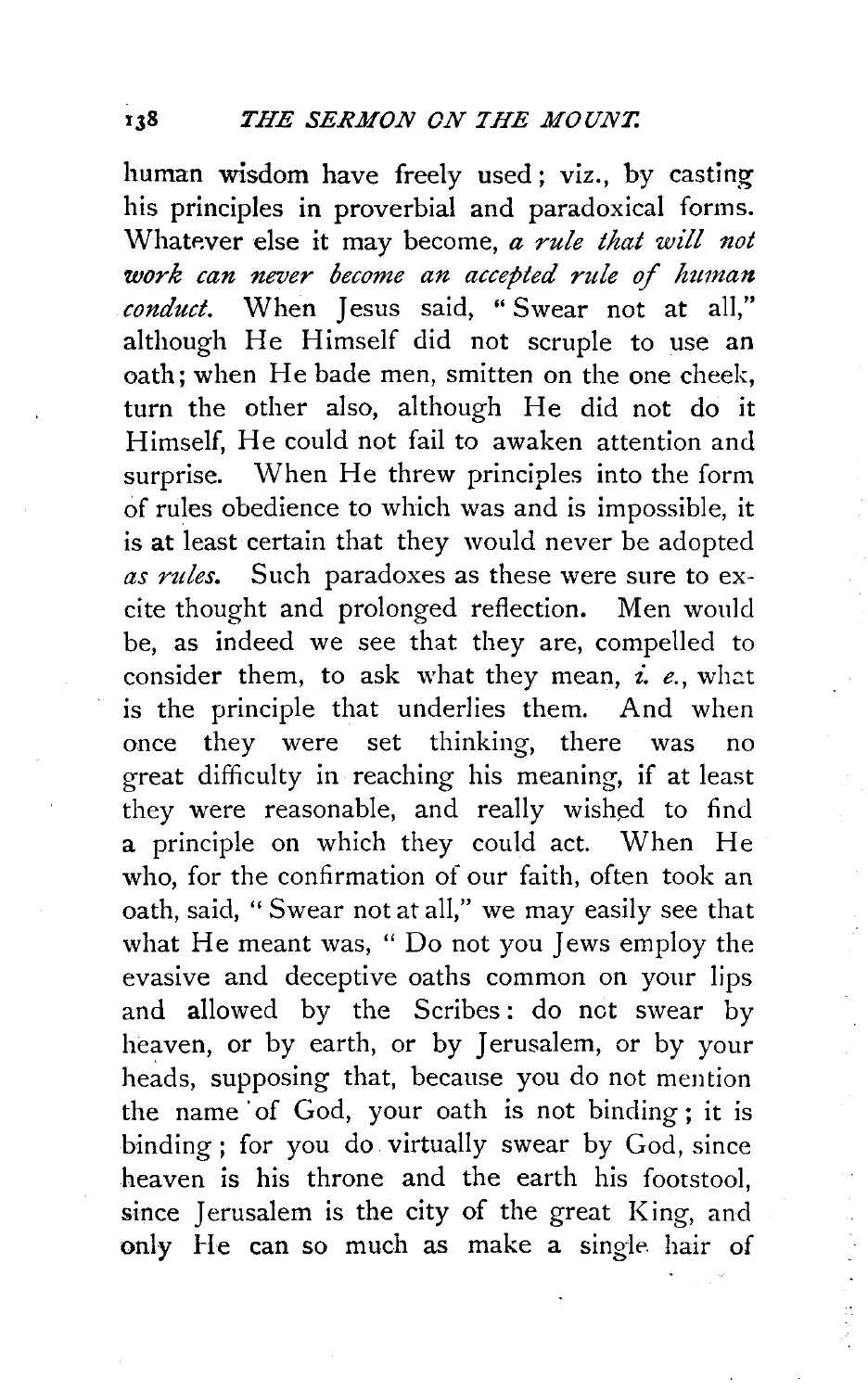your head black or white." And, of course, *the principle* of his command—that which is for all men, in all times--is not that they should always, and under all circumstances, refuse to take an oath ; but that they should, at all times and under all circumstances, refuse to take evasive and deceitful oaths, that they should be true to their oaths, true even to their word. So again, when He who, on being struck by an apparitor, gently yet firmly rebuked him, bids us, if smitten on the one cheek, turn the other aiso, we may easily see what it is that He really means. We cannot take his words as conveying a rule on the letter of which we are to act, since, were we invariably to act on it, we should not be shewing a wise love for our neighbour, but should rather pander to his anger and violence And, therefore, we are compelled to look for a principle in the words till we see their meaning to be, that we are not to meet rage and violence with violence and rage, but with meekness, friendliness, forgiveness.

Anecdotes, as a rule, seem wofully out of place in an exposition; but at this point of my argument two recur to my memory, which will make it clearer than many pages of laborious commentary: and therefore, though still with some reluctance, I will tell them. It is said that many years ago an eminent minister of the Gospel, who had been a great athlete in his youth, on returning to his native town soon after he had been ordained, encountered in the High Street an old companion whom he had often fought and thrashed in his godless days. " So, you've turned Christian, they tell me, Charley ?" said the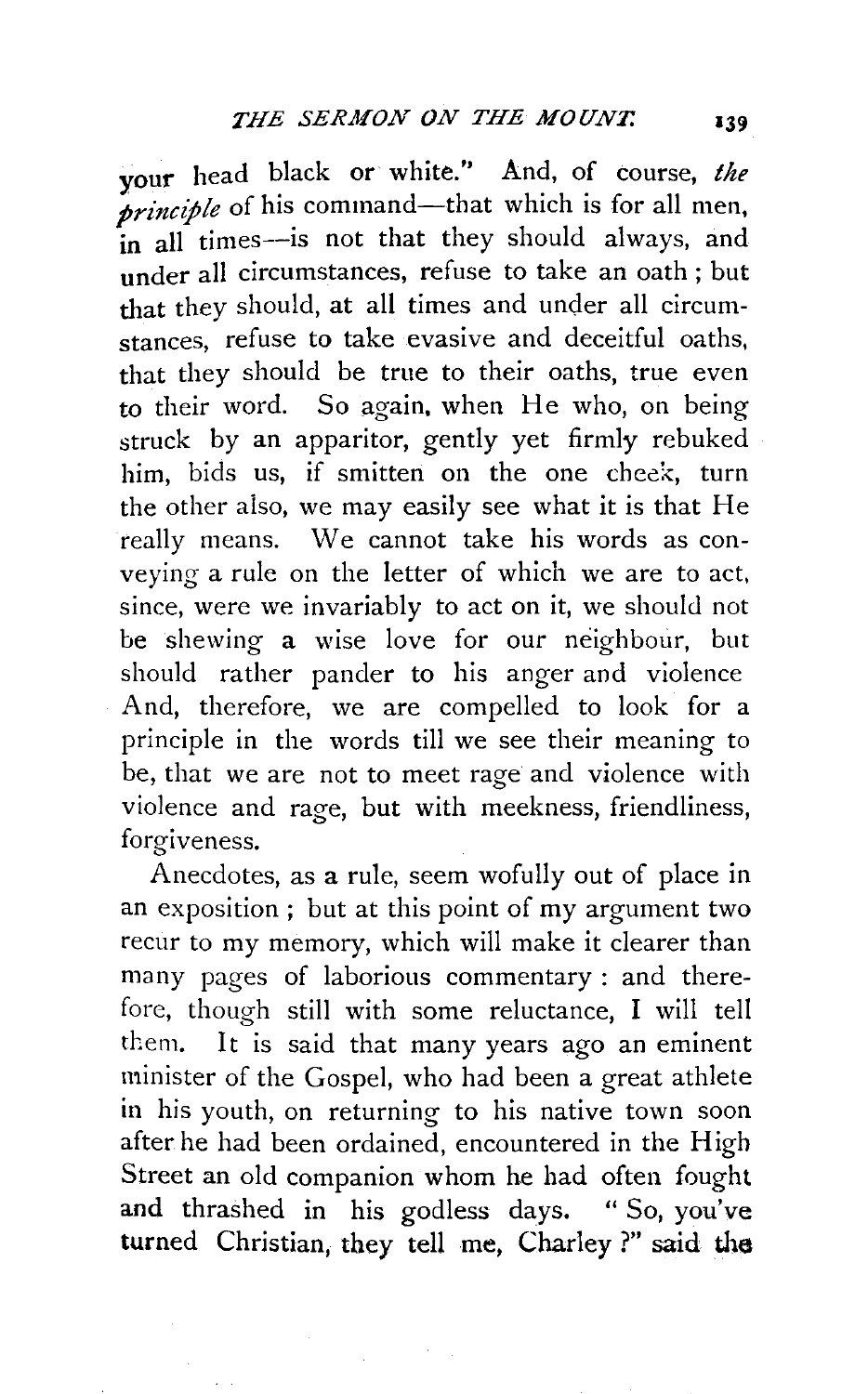man. " Yes," replied the minister. " Well, then, you know the Book says, If you're struck on one cheek, you're to turn the other. Take that;" and with that hit him a stinging blow. "There, then," replied the minister quietly, turning the other side of his face toward him. The man was brute enough to strike him heavily again. Whereupon the minister said, "And *there* my commission ends," pulled off his coat, and gave his antagonist a severe thrashing, which no doubt he richly deserved. But did the minister keep the command of Christ? He obeyed the letter of the rule ; but did he not violate the principle, the spirit, of it ?

Hear the other story, and judge. It is told of a celebrated officer in the army that, as he stood leaning over a wall in the barrack-yard, one of his military servants, mistaking him for a comrade, came softly up behind him, and suddenly struck him a hard blow. When the officer looked round, his servant, covered with confusion, stammered out, " I beg your pardon, sir ; I thought it was George." His master gently replied: "And if it were George, why strike so hard?"

Now which of these two, think you, really obeyed the command of Christ? the minister who made a rule of it and kept to the letter of the rule, or the officer who made a principle of it, and, acting on the spirit of it, neglected the letter ? Obviously, the minister disobeyed the command in obeying it, while the officer obeyed the command in disobeying it.

And here we may see the immense superiority of a principle over a rule. Take a rule, *any* rule, and there is only one way of keeping it, the way of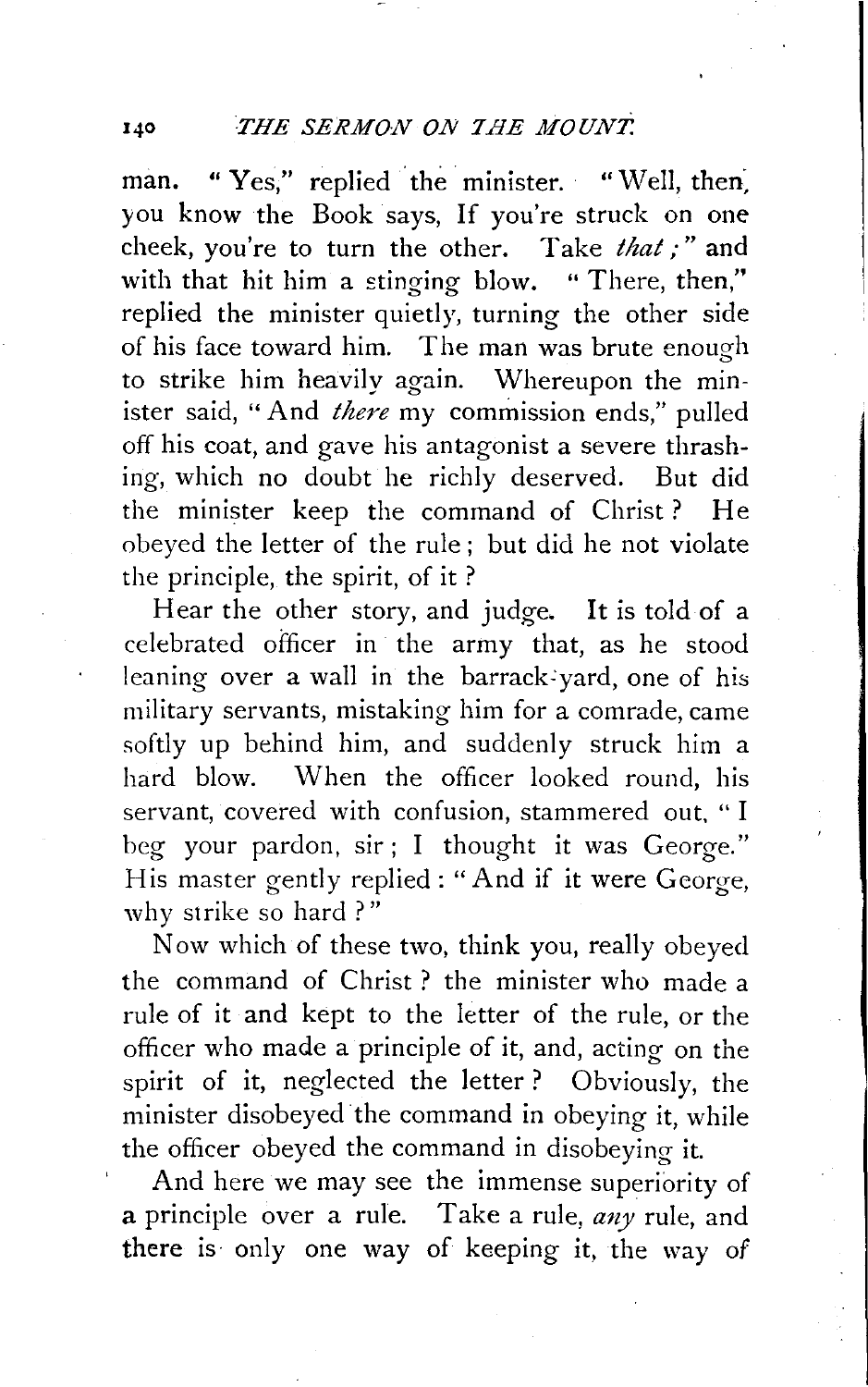literal obedience, and this may often prove a foolish and even a disobedient way. But get a principle, and there are a thousand ways in which you may apply it, all of which may be wise, beneficial to you and no less beneficial to your neighbour.

So, once more, with that other command of Christ's to which we have referred, the command about giving and lending. If we make a rule of it, if we give to every beggar in the streets who asks of us, and lend to every lazy rogue who would rather "sorn" on his neighbours than do a stroke of honest work, we shall soon have nothing left either to give or lend ; all that will be left us will be the conviction that we have ruined ourselves to injure our neighbours. But if we get at the principle of the command, if we shew a considerate, kindly, generous spirit, if we are ready to deny ourselves that we may help the poor and needy with discretion, though, in this case, the probability is that we shall never acquire great wealth, there is no reason why we should not always have enough for ourselves and a little to spare for our neighbours ; there is every reason why we should feel that we are obeying the law of Christ and contributing to the welfare of the world.

Christ gives us in this Sermon, then, principles, not rules; and *He casts these princibles in paradoxical forms in order that we may not be able to degrade them into rules.* He wishes to compel us to reflect, not to save us the trouble of reflection ; not to spare us the responsibility of choice, but to win us to a right choice. And therefore He speaks to us in proverbs, in paradoxes, to which we cannot give a